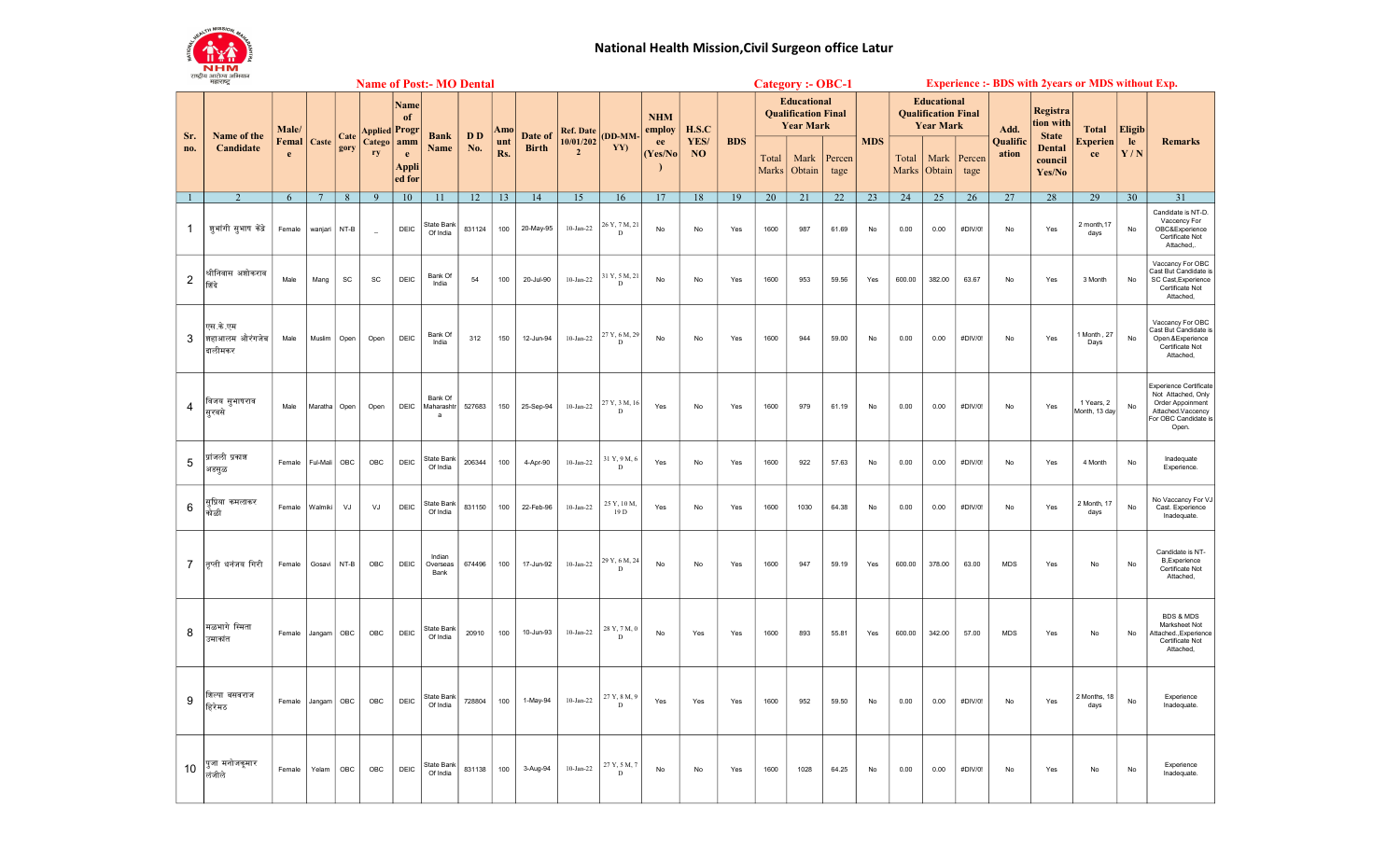| Sr.          | Name of the                     | Male/                   |                 | Cate  | Applied Progr                                                                              | <b>Name</b><br>0f           | <b>Bank</b>                 | D D    | Amo        | Date of      | <b>Ref. Date</b>            | <b>DD-MM</b>                  | <b>NHM</b><br>employ<br>ee | H.S.C      |            |                       | <b>Educational</b><br><b>Oualification Final</b><br><b>Year Mark</b> |                |            |        | <b>Educational</b><br><b>Qualification Final</b><br><b>Year Mark</b> |                | Add.              | Registra<br>tion with<br><b>State</b> | <b>Total</b>          | Eligib                        |                                               |
|--------------|---------------------------------|-------------------------|-----------------|-------|--------------------------------------------------------------------------------------------|-----------------------------|-----------------------------|--------|------------|--------------|-----------------------------|-------------------------------|----------------------------|------------|------------|-----------------------|----------------------------------------------------------------------|----------------|------------|--------|----------------------------------------------------------------------|----------------|-------------------|---------------------------------------|-----------------------|-------------------------------|-----------------------------------------------|
| no.          | Candidate                       | <b>Femal</b> Caste<br>e |                 | gory  | Catego   amm<br>ry                                                                         | e<br><b>Appli</b><br>ed for | Name                        | No.    | unt<br>Rs. | <b>Birth</b> | 10/01/202<br>$\overline{2}$ | YY)                           | (Yes/No)<br>- 1            | YES/<br>NO | <b>BDS</b> | Total<br><b>Marks</b> | Mark<br>Obtain                                                       | Percen<br>tage | <b>MDS</b> | Total  | Mark<br>Marks Obtain                                                 | Percen<br>tage | Qualific<br>ation | <b>Dental</b><br>council<br>Yes/No    | <b>Experien</b><br>ce | le<br>$\mathbf{Y}/\mathbf{N}$ | Remarks                                       |
| $\mathbf{1}$ | 2                               | 6                       | $7\phantom{.0}$ | 8     | -9                                                                                         | 10                          | 11                          | 12     | 13         | 14           | 15                          | 16                            | 17                         | 18         | 19         | 20                    | 21                                                                   | 22             | 23         | 24     | 25                                                                   | 26             | 27                | 28                                    | 29                    | 30                            | 31                                            |
| 11           | शितल शिवाजी<br>खंडागळे          | Female                  | Hindu-<br>Navi  | OBC   | OBC                                                                                        | DEIC                        | Central<br>Bank Of<br>India | 16139  | 100        | 24-Jun-83    | $10$ -Jan-22                | 38 Y, 6 M, 17<br>D            | No                         | No         | Yes        | 1405                  | 823                                                                  | 58.58          | No         | 0.00   | 0.00                                                                 | #DIV/0!        | No                | Yes                                   | 1 year, 1 Day         | No                            | Experience<br>Inadequate.                     |
|              | 12   जुभांगी संतोष घुले         | Female                  | Navi            | OBC   | OBC                                                                                        | DEIC                        | State Bank<br>Of India      | 516669 | 100        | 4-Nov-95     | $10$ -Jan-22                | 26 Y, 2 M, 6<br>D             | Yes                        | Yes        | Yes        | 1600                  | 911                                                                  | 56.94          | No         | 0.00   | 0.00                                                                 | #DIV/0!        | No                | Yes                                   | 3Month                | No                            | Experience<br>Inadequate.                     |
| 13           | स्नेहल विठ्ठलराव<br>केंद्रे     | Female                  | wanjari NT-D    |       | OBC                                                                                        | <b>DEIC</b>                 | Bank Of<br>Maharashtr<br>a  | 527686 | 100        | 21-Jul-95    | $10 - Jan-22$               | 26 Y, 5 M, 20<br>D            | Yes                        | Yes        | Yes        | 1600                  | 932                                                                  | 58.25          | No         | 0.00   | 0.00                                                                 | #DIV/0!        | No                | Yes                                   | 2 Month 7<br>Day      | No                            | Experience<br>Inadequate. Belongs<br>to NT-D. |
| 14           | भाग्यश्री बालाजी<br>भूसागरे     | Female                  | Yelam           | OBC   | OBC                                                                                        | DEIC                        | State Bank<br>Of India      | 620727 | 100        | 19-Nov-96    | 10-Jan-22                   | 25 Y, 1 M, 22<br>D            | No                         | Yes        | Yes        | 1600                  | 1010                                                                 | 63.13          | No         | 0.00   | 0.00                                                                 | #DIV/0!        | No                | Yes                                   | 1 Month 24<br>Day     | No                            | Experience<br>Inadequate.                     |
|              | 15 पूरी प्रतिक्षा गौतम          | Female                  | Gosavi NT-1     |       | OBC                                                                                        | DEIC                        | Bank Of<br>India            | 308    | 100        | 20-Sep-95    | 10-Jan-22                   | 26 Y, 3 M, 21<br>D            | No                         | No         | Yes        | 1600                  | 1005                                                                 | 62.81          | No         | 0.00   | 0.00                                                                 | #DIV/0!        | No                | No                                    | 2 Month.              | No                            | Experience<br>Inadequate. Belongs<br>to NT-1. |
| 16           | पोतदार ऋषिकेश<br>सूरेंद्र       | Female                  | Hindu-<br>Sonar | Sonar | OBC                                                                                        | DEIC                        | Bank Of<br>India            | 335    | 100        | 23-Apr-96    | $10 - Jan-22$               | 25 Y, 8 M, 18<br>D            | No                         | No         | Yes        | 1600                  | 1010                                                                 | 63.13          | No         | 0.00   | 0.00                                                                 | #DIV/0!        | No                | Yes                                   | No                    | No                            | Experience<br>Inadequate.                     |
| 17           | स्नेहल संजयराव<br>कुलकर्णी      | Female                  | Open            | Open  | Open                                                                                       | DEIC                        | Punjab<br>National<br>Bank  | 745056 | 150        | 11-Jul-97    | $10 - Jan-22$               | 24 Y, 5 M, 30<br>D            | No                         | Yes        | Yes        | 1600                  | 1003                                                                 | 62.69          | No         | 0.00   | 0.00                                                                 | #DIV/0!        | No                | Yes                                   | No                    | No                            | Experience<br>Inadequate. Belongs<br>to Open. |
| $18\,$       | विनोद वैजनाथ<br>पांचाळ          | Male                    | Sutar           | OBC   | OBC                                                                                        | DEIC                        | Bank Of<br>India            | 64     | 100        | 14-Jun-91    | $10 - Jan-22$               | 30 Y, 6 M, 27<br>$\mathbf{D}$ | No                         | No         | Yes        | 1610                  | 975                                                                  | 60.56          | Yes        | 600.00 | 403.00                                                               | 67.17          | <b>MDS</b>        | Yes                                   | No                    | Yes                           |                                               |
|              | $19$ पुनम शिवाजी मुरकुटे Female |                         | Wanjari         |       | $\left  \begin{array}{c} \text{Hindu-} \\ \text{N} \end{array} \right $ NT-D $\left $ Open | DEIC                        | State Bank<br>Of India      | 728854 | 150        | 16-Apr-95    | $10$ -Jan-22                | 26 Y, 8 M, 25<br>D            | No                         | Yes        | Yes        | 1600                  | 996                                                                  | 62.25          | No         | 0.00   | 0.00                                                                 | #DIV/0!        | No                | Yes                                   | No                    | No                            | Experience<br>Inadequate.                     |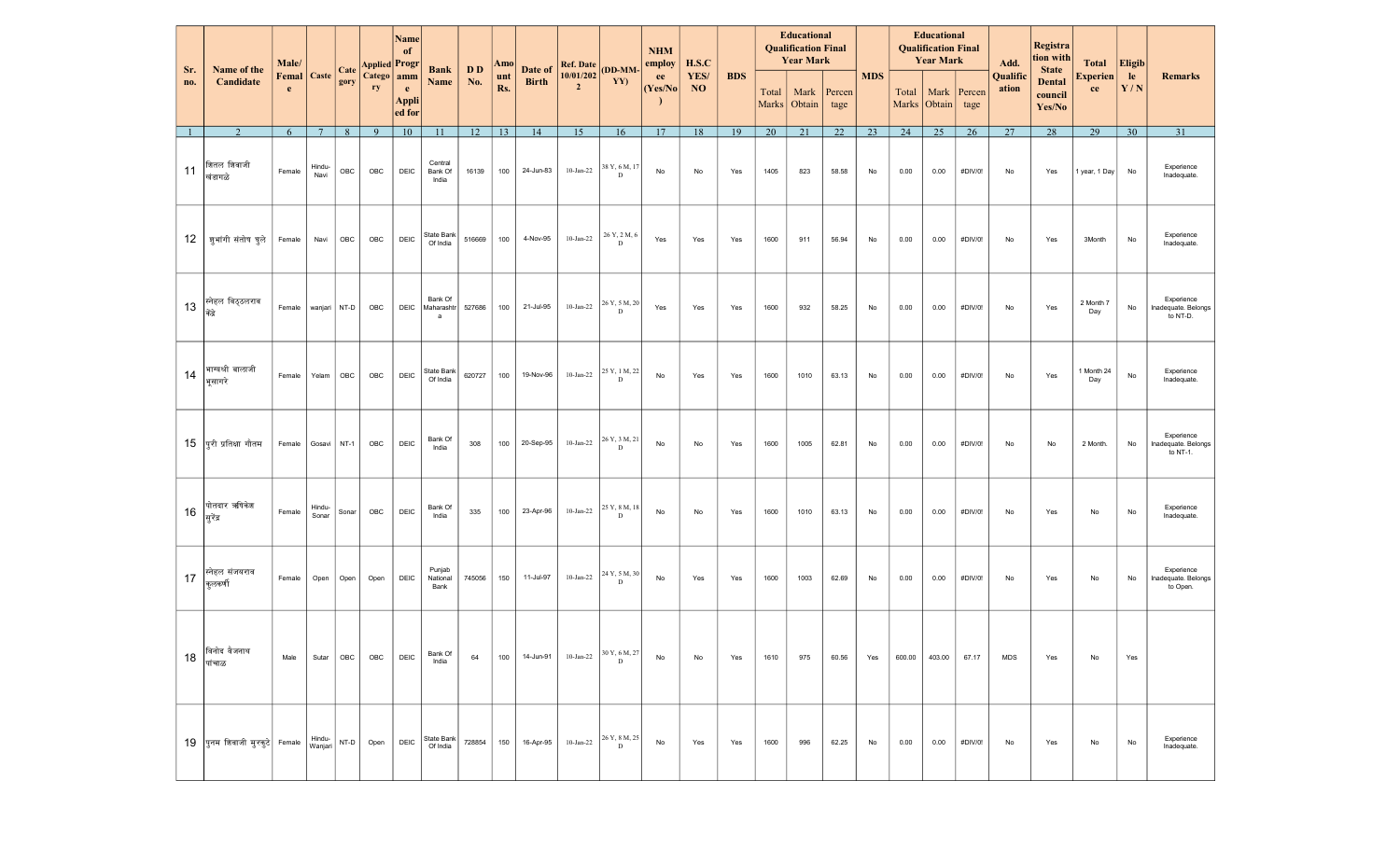| Sr. | Name of the<br>Candidate      | Male/                     |                    | Cate                     | <b>Applied Progr</b>     | <b>Name</b><br>of           | <b>Bank</b><br>Name        | D D    | Amo        | Date of      | <b>Ref. Date</b>            | (DD-MM-            | <b>NHM</b><br>employ | H.S.C             |            |                | <b>Educational</b><br><b>Qualification Final</b><br><b>Year Mark</b> |                |            | <b>Educational</b><br><b>Qualification Final</b><br><b>Year Mark</b> |                        |                | Add.              | Registra<br>tion with<br><b>State</b> | <b>Total</b>          | <b>Eligib</b> |                                                                                                               |
|-----|-------------------------------|---------------------------|--------------------|--------------------------|--------------------------|-----------------------------|----------------------------|--------|------------|--------------|-----------------------------|--------------------|----------------------|-------------------|------------|----------------|----------------------------------------------------------------------|----------------|------------|----------------------------------------------------------------------|------------------------|----------------|-------------------|---------------------------------------|-----------------------|---------------|---------------------------------------------------------------------------------------------------------------|
| no. |                               | <b>Femal</b>   Caste<br>e |                    | gory                     | Catego<br>ry             | amm<br>e<br>Appli<br>ed for |                            | No.    | unt<br>Rs. | <b>Birth</b> | 10/01/202<br>$\overline{2}$ | YY)                | ee<br>(Yes/No)       | YES/<br><b>NO</b> | <b>BDS</b> | Total<br>Marks | Mark<br>Obtain                                                       | Percen<br>tage | <b>MDS</b> | Total                                                                | Mark<br>Marks   Obtain | Percen<br>tage | Qualific<br>ation | <b>Dental</b><br>council<br>Yes/No    | <b>Experien</b><br>ce | le.<br>Y/N    | <b>Remarks</b>                                                                                                |
|     | $\overline{2}$                | 6                         | $7\phantom{.0}$    | 8                        | 9                        | 10                          | 11                         | 12     | 13         | 14           | 15                          | 16                 | 17                   | 18                | 19         | 20             | 21                                                                   | 22             | 23         | 24                                                                   | 25                     | 26             | 27                | 28                                    | 29                    | 30            | 31                                                                                                            |
| 20  | सूवर्णादत्तात्रेय तूरे        | Female                    | Mang               | SC                       | SC                       | DEIC                        | State Bank<br>Of India     | 728855 | 100        | 23-Dec-94    | $10$ -Jan-22                | 27 Y, 0 M, 18<br>D | No                   | No                | Yes        | 1600           | 921                                                                  | 57.56          | No         | 0.00                                                                 | 0.00                   | #DIV/0!        | No                | Yes                                   | No                    | No            | Experience<br>Inadequate.                                                                                     |
| 21  | प्रियंका राजेंद्र गुडे        | Female                    | Yelam              | OBC                      | OBC                      | DEIC                        | State Bank<br>Of India     | 728883 | 100        | 1-Nov-94     | $10$ -Jan-22                | 27 Y, 2 M, 9<br>D  | No                   | No                | Yes        | 1600           | 864                                                                  | 54.00          | No         | 0.00                                                                 | 0.00                   | #DIV/0!        | No                | No                                    | No                    | No            | Experience<br>Inadequate.                                                                                     |
| 22  | शेख सुम्मया<br>जकियोउदिदन     | Female                    | Tamboli            | OBC                      | OBC                      | DEIC                        | State Bank<br>Of India     | 132199 | 100        | 5-Apr-98     | $10$ -Jan-22                | 23 Y, 9 M, 5<br>D  | Yes                  | No                | Yes        | 1600           | 1106                                                                 | 69.13          | No         | 0.00                                                                 | 0.00                   | #DIV/0!        | No                | No                                    | 1 Month 15<br>Day     | No            | Experience<br>Inadequate.                                                                                     |
| 23  | साळुंके वैभव<br>जगन्नाथराव    | Male                      | Hindu-<br>Maratha  | Open                     | Open                     | DEIC                        | State Bank<br>Of India     | 828812 | 100        | 6-Mar-87     | $10$ -Jan-22                | 34 Y, 10 M, 4<br>D | Yes                  | Yes               | Yes        | 1410           | 804                                                                  | 57.02          | Yes        | 600.00                                                               | 324.00                 | 54.00          | <b>MDS</b>        | Yes                                   | 1 years, 25<br>days   | No            | Experience<br>Inadequate. Belongs<br>To Open.                                                                 |
| 24  | सलिमखान<br>गफारखान            | Male                      | Muslim-<br>Beldar  | $\overline{\phantom{a}}$ | $NT-B$                   | DEIC                        | <b>ICICI Bank</b>          | 201    | 100        | 4-May-90     | $10$ -Jan-22                | 31 Y, 8 M, 6<br>D  | No                   | Yes               | Yes        | 1600           | 857                                                                  | 53.56          | Yes        | 600.00                                                               | 306.00                 | 51.00          | <b>MDS</b>        | No                                    | No                    | No            | No vaccancy For NT-<br><b>B. BDS Marksheet</b><br>not<br>attached., Experience<br>Certificate Not<br>Attached |
| 25  | नेहा श्रिकांत हिरेमठ          | Female                    | Jangam             | OBC                      | OBC                      | DEIC                        | Bank Of<br>Maharashtr<br>a | 677090 | 100        | 7-Jun-94     | $10$ -Jan-22                | 27 Y, 7 M, 3<br>D  | Yes                  | No                | Yes        | 1600           | 886                                                                  | 55.38          | No         | 0.00                                                                 | 0.00                   | #DIV/0!        | No                | Yes                                   | 9 Months, 12<br>Days  | No            | Experience<br>Inadequate.                                                                                     |
| 26  | अभिषेक नंदकमार<br>धर्माधिकारी | Male                      | Sonar              | OBC                      | OBC                      | DEIC                        | State Bank<br>Of India     | 831191 | 100        | 14-Sep-93    | $10$ -Jan-22                | 28 Y, 3 M, 27<br>D | Yes                  | No                | Yes        | $^{\circ}$     | $\mathbf 0$                                                          | #DIV/0!        | No         | 0.00                                                                 | 0.00                   | #DIV/0!        | No                | Yes                                   | 9 month, 6<br>days    | No            | Experience<br>Inadequate.                                                                                     |
| 27  | प्रज्ञानवनाथ चौरे             | Female                    | Hindu-<br>Dhanjar  | $NT-2$                   | $\sim$                   | DEIC                        | State Bank<br>Of India     | 665764 | 100        | 24-May-96    | 10-Jan-22                   | 25 Y, 7 M, 17<br>D | No                   | No                | Yes        | 1600           | 1012                                                                 | 63.25          | No         |                                                                      |                        | #DIV/0!        | No                | No                                    | No                    | No            | Experience<br>Inadequate. Belongs<br>To NT-2.                                                                 |
| 28  | पजा वैजनाथ चामले              | Female                    | Yelam              | OBC                      | OBC                      | DEIC                        | State Bank<br>Of India     | 337395 | 100        | 1-May-96     | $10$ -Jan-22                | 25 Y, 8 M, 9<br>D  | Yes                  | No                | Yes        | 1600           | 983                                                                  | 61.44          | No         | 0.00                                                                 | 0.00                   | #DIV/0!        | No                | No                                    | 1 Month 7<br>Days     | No            | Experience<br>Inadequate.                                                                                     |
| 29  | अंकिता विनायक<br>गडेकर        | Female                    | Rangari            | OBC                      | $\overline{\phantom{a}}$ | DEIC                        | State Bank<br>Of India     | 231117 | 100        | 25-Dec-97    | $10$ -Jan-22                | 24 Y, 0 M, 16<br>D | No                   | No                | Yes        | 1600           | 1102                                                                 | 68.88          | No         | 0.00                                                                 | 0.00                   | #DIV/0!        | No                | No                                    | No                    | No            | Experience<br>Inadequate.                                                                                     |
| 30  | करिश्मा रजाक शेख              | Female                    | Muslim-<br>Mujjwar | OBC                      | OBC                      | <b>DEIC</b>                 | State Bank<br>Of India     | 553984 | 100        | 15-Aug-94    | $10$ -Jan-22                | 27 Y, 4 M, 26<br>D | No                   | Yes               | Yes        | 1600           | 955                                                                  | 59.69          | No         | 0.00                                                                 | 0.00                   | #DIV/0!        | No                | No                                    | 1 Year                | No            | Inadequate<br>Exprience.No<br>Registration<br>Certificate Attached.                                           |